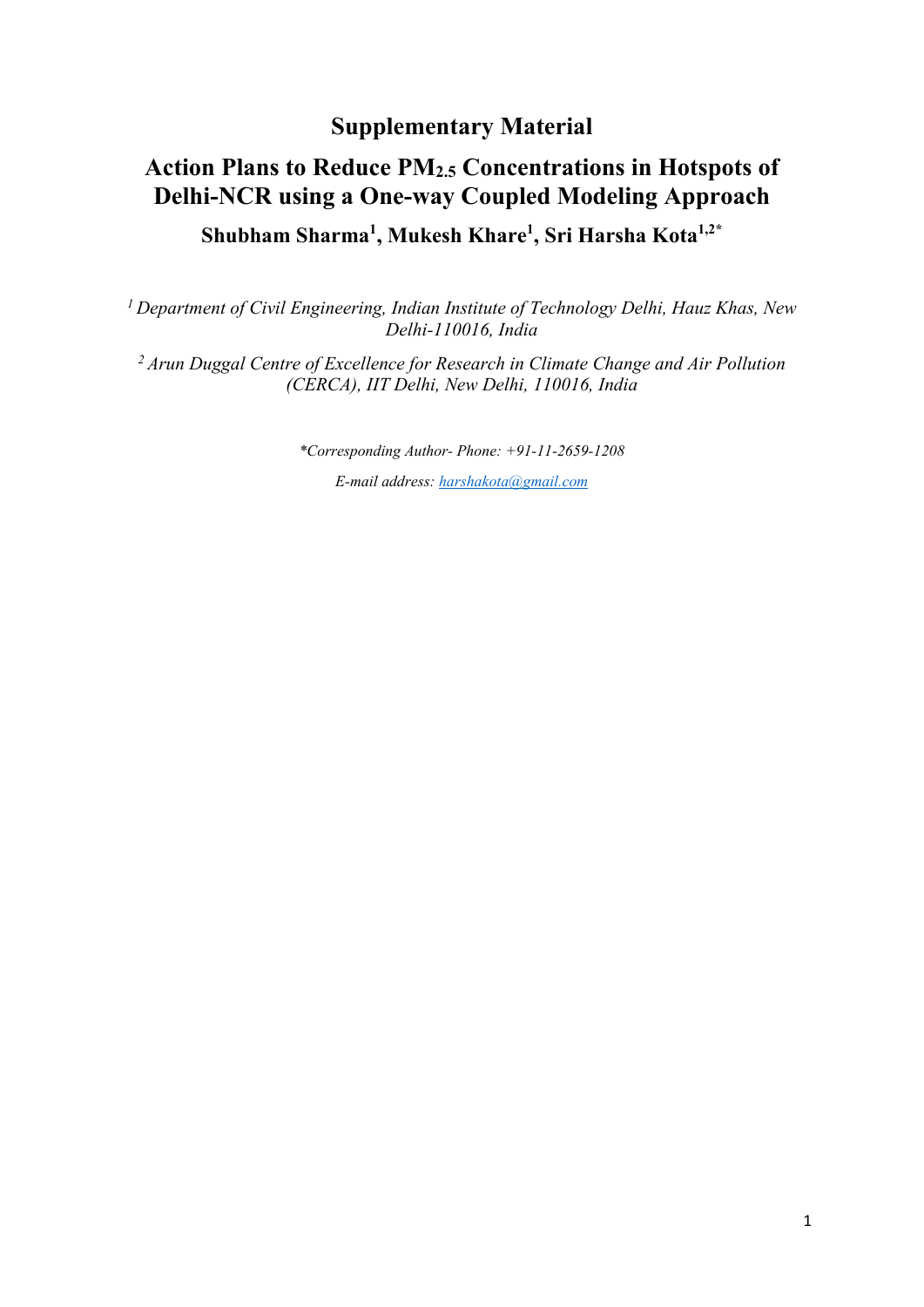

Fig. S1 Percentage contributions of different sources to total PM2.5 during post-monsoon and winter in Delhi-NCR at 31 CPCB observation stations.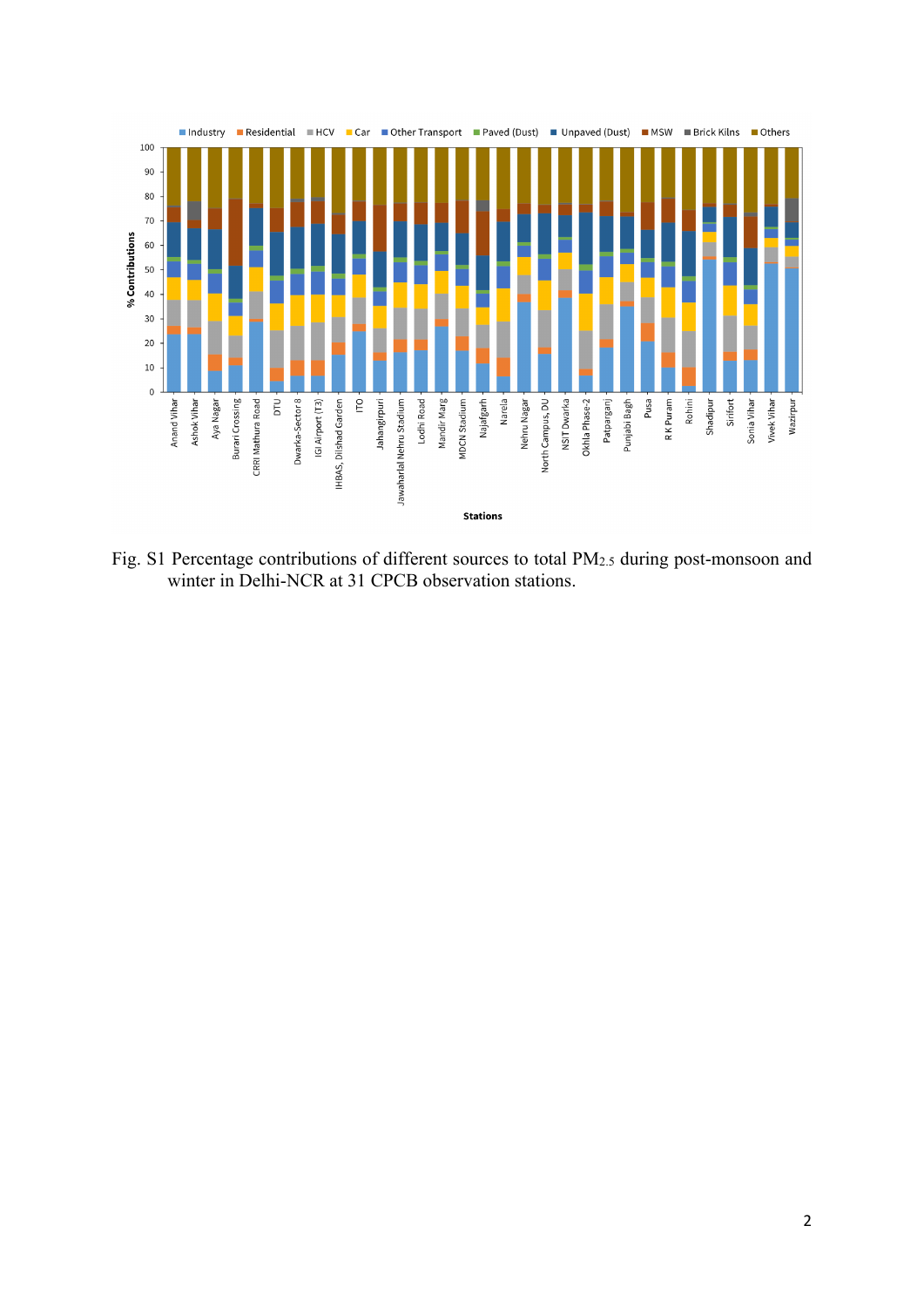| <b>Region</b>      | <b>North West</b> |         | <b>North East</b> |         | <b>South East</b> |         | <b>South West</b> |         |
|--------------------|-------------------|---------|-------------------|---------|-------------------|---------|-------------------|---------|
|                    | Long              | Lat     | Long              | Lat     | Long              | Lat     | Long              | Lat     |
| Mayapuri           | 77.0956           | 28.6477 | 77.1516           | 28.6517 | 77.1516           | 28.5957 | 77.0956           | 28.5957 |
| Wazirpur           | 77.1396           | 28.7237 | 77.1916           | 28.7237 | 77.1916           | 28.6717 | 77.1396           | 28.6717 |
| Okhla              | 77.2476           | 28.5557 | 77.3036           | 28.5557 | 77.3036           | 28.4997 | 77.2476           | 28.4997 |
| Faridabad 1        | 77.2756           | 28.4797 | 77.3316           | 28.4797 | 77.3316           | 28.4237 | 77.2756           | 28.4237 |
| Faridabad 2        | 77.2796           | 28.3797 | 77.3356           | 28.3797 | 77.3356           | 28.3237 | 77.2796           | 28.3237 |
| Sahibabad          | 77.2996           | 28.6837 | 77.3716           | 28.6837 | 77.3716           | 28.6277 | 77.2996           | 28.6277 |
| <b>Udyog Vihar</b> | 77.0436           | 28.5157 | 77.0996           | 28.5157 | 77.0996           | 28.4597 | 77.0436           | 28.4597 |

**Table S1** Locations of the seven selected emission-based hotspots (5 km  $\times$  5 km).